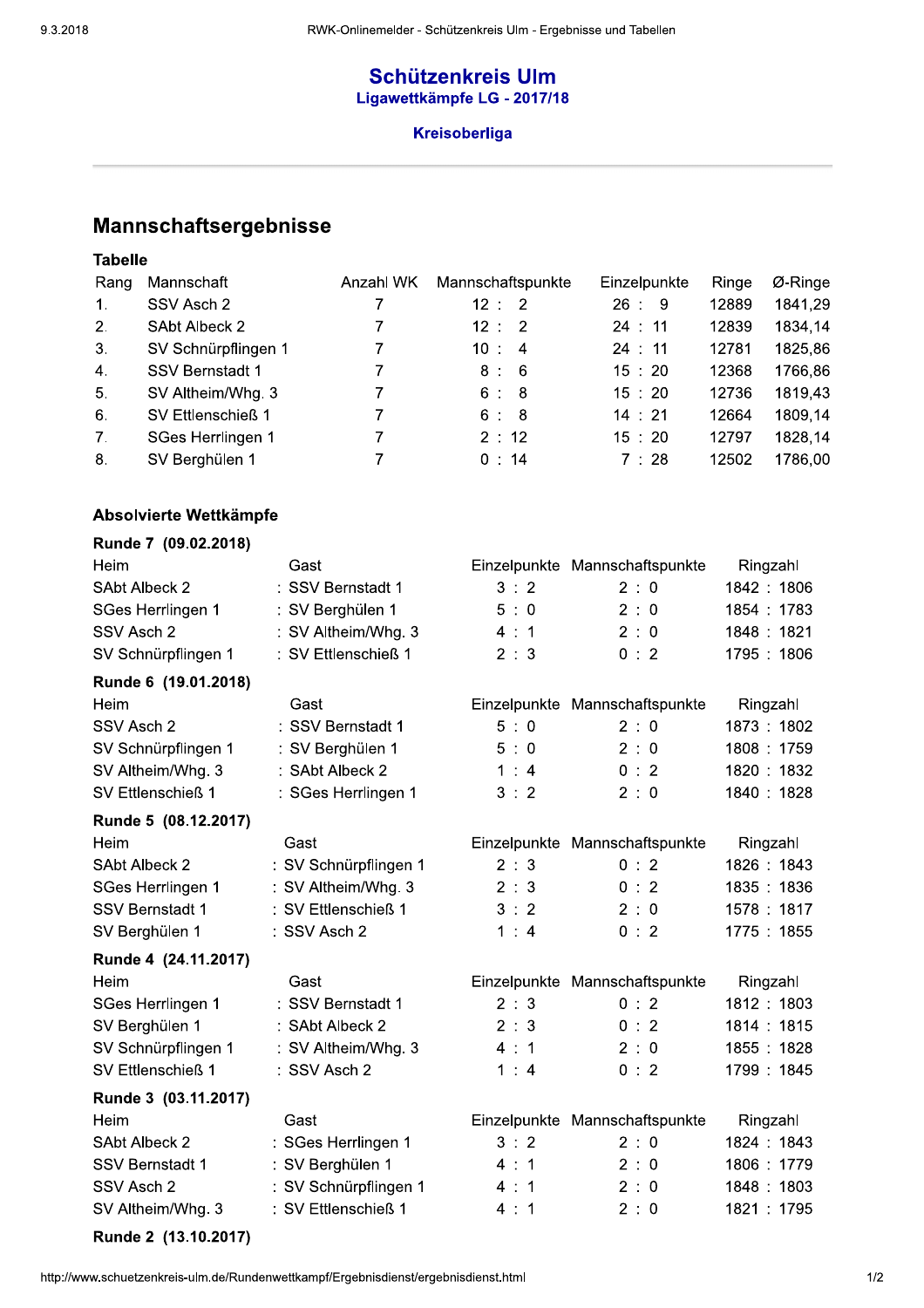RWK-Onlinemelder - Schützenkreis Ulm - Ergebnisse und Tabellen

| Heim                 | Gast                    |     | Einzelpunkte Mannschaftspunkte | Ringzahl    |
|----------------------|-------------------------|-----|--------------------------------|-------------|
| SSV Asch 2           | : SGes Herrlingen 1     | 4:1 | 2:0                            | 1843: 1817  |
| SV Schnürpflingen 1  | : SSV Bernstadt 1       | 5:0 | 2:0                            | 1855 : 1790 |
| SV Altheim/Whg. 3    | : SV Berghülen 1        | 3:2 | 2:0                            | 1822: 1821  |
| SV Ettlenschieß 1    | : SAbt Albeck 2         | 0:5 | 0:2                            | 1805: 1841  |
| Runde 1 (22.09.2017) |                         |     |                                |             |
| Heim                 | Gast                    |     | Einzelpunkte Mannschaftspunkte | Ringzahl    |
| SAbt Albeck 2        | $\therefore$ SSV Asch 2 | 4:1 | 2:0                            | 1859: 1777  |
| SGes Herrlingen 1    | : SV Schnürpflingen 1   | 1:4 | 0:2                            | 1808: 1822  |
| SSV Bernstadt 1      | : SV Altheim/Whg. 3     | 3:2 | 2:0                            | 1783: 1788  |
| SV Berghülen 1       | : SV Ettlenschieß 1     | 1:4 | 0:2                            | 1771 : 1802 |

© RWK-Onlinemelder 2018

Datum: 09.03.2018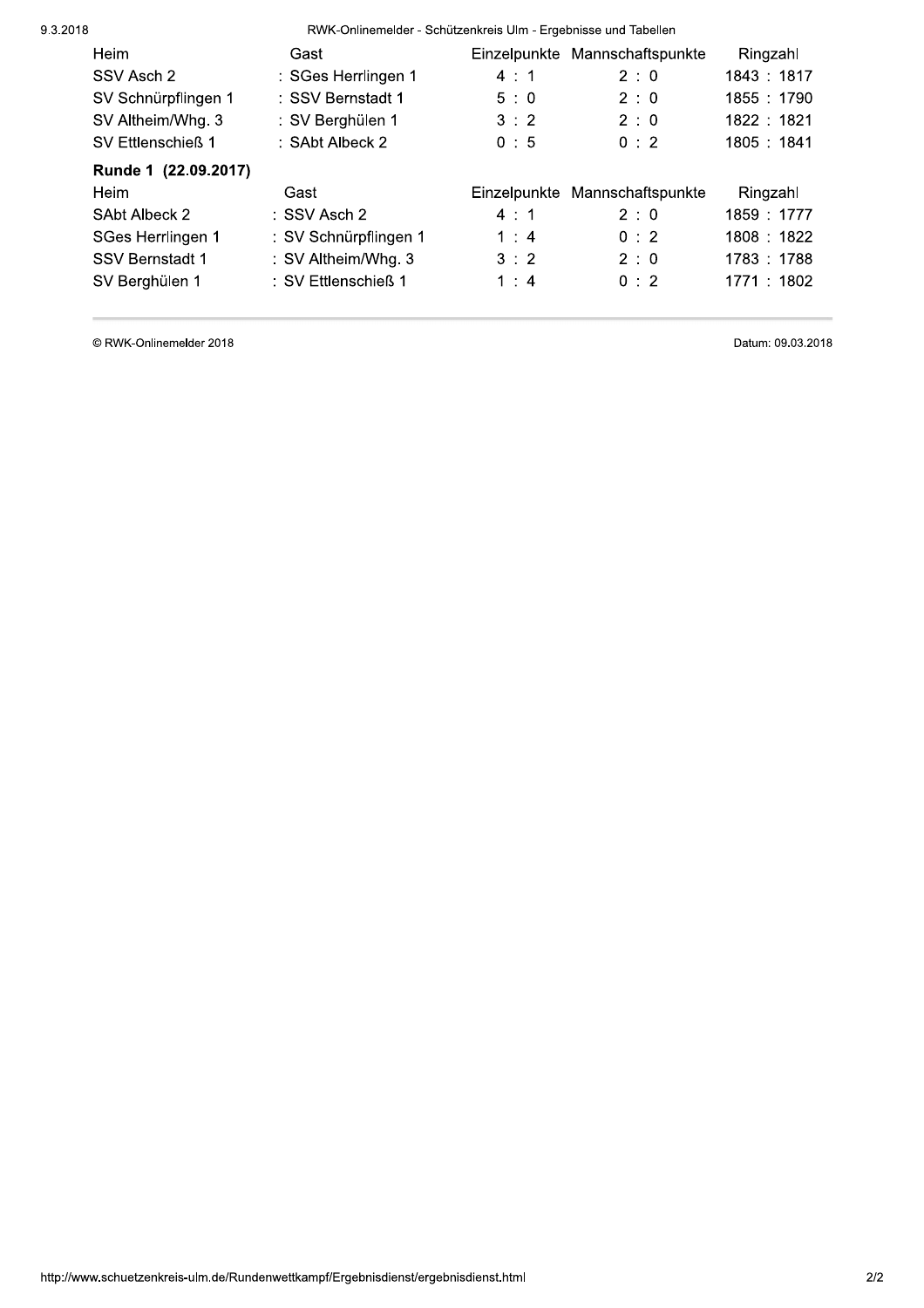# Schützenkreis Ulm Ligawettkämpfe LG - 2017/18

#### 4 Kreisoberliga

| <b>SAbt Albeck 2</b>     |                                                                                     |        | EP             | 1                            | $\overline{2}$ | 3              | 4                            | 5                            | 6              | 7   |
|--------------------------|-------------------------------------------------------------------------------------|--------|----------------|------------------------------|----------------|----------------|------------------------------|------------------------------|----------------|-----|
|                          | E 93027095 Schmid, Melanie                                                          | 382,67 | $\mathbf 0$    | $\qquad \qquad \blacksquare$ | $\blacksquare$ |                |                              |                              |                |     |
|                          | S 86687289 Bopp, Philipp                                                            | 380,00 | $\overline{2}$ | 381                          | 379            |                |                              |                              |                |     |
| S 92485115 Eifert, Lena  |                                                                                     | 372,43 | 3              | 368                          | 376            | 374            | 367                          | 373                          | 368            | 381 |
|                          | S 97862485 Schleicher, Florian                                                      | 369,14 | 6              | 370                          | 367            | 361            | 371                          | 376                          | 368            | 371 |
|                          | S 97993386 Mößle, Marina                                                            | 364,43 | 7              | 368                          | 354            | 361            | 356                          | 377                          | 367            | 368 |
|                          | S 91862019 Müller, Jonas                                                            | 363,14 | 5              | 372                          | 365            | 357            | 362                          | 347                          | 373            | 366 |
|                          | E 99511513 Bayer, Lukas                                                             | 360,50 | 1              | $\qquad \qquad \blacksquare$ | $\blacksquare$ | 371            | 359                          | $\qquad \qquad \blacksquare$ | 356            | 356 |
|                          | E 82616492 Bopp, Florian                                                            | 353,00 | 0              |                              |                |                |                              | 353                          |                |     |
| <b>SGes Herrlingen 1</b> |                                                                                     |        | EP             | 1                            | 2              | 3              | 4                            | 5                            | $6\phantom{1}$ | 7   |
|                          | S 93416694 Bohnacker, Stefan                                                        | 380,57 | 6              | 386                          | 383            | 384            | 382                          | 375                          | 374            | 380 |
|                          | S 12265628 Crvenkovic, Leon                                                         | 374,57 | 4              | 365                          | 372            | 377            | 369                          | 383                          | 372            | 384 |
|                          | S 79446603 Laur, Volker                                                             | 362,00 | $\overline{2}$ | 359                          | 362            | 356            | 371                          | 365                          | 354            | 367 |
|                          | S 93700178 Noller, Mario                                                            | 356,29 | 1              | 348                          | 350            | 367            | 359                          | 356                          | 356            | 358 |
|                          | S 36707652 Gerkens, Phillip                                                         | 354,71 | 2              | 350                          | 350            | 359            | 331                          | 356                          | 372            | 365 |
|                          | E 94418884 Sontheimer, Alexander                                                    | 350,50 | 0              | ÷,                           |                |                |                              |                              |                |     |
|                          | E 49680893 Wahl, Theodor                                                            | 348,83 | 0              |                              |                |                |                              |                              |                |     |
|                          | E 99721026 Crvenkovic, Laura                                                        | 338,00 | 0              |                              |                |                |                              |                              |                |     |
|                          | E 61246130 Blumer, Reinhold                                                         | 335,00 | $\mathbf 0$    |                              |                |                |                              |                              |                |     |
|                          | E 74798241 Junginger, Marvin                                                        | 244,67 | $\mathbf{0}$   |                              |                |                |                              |                              |                |     |
| SSV Asch 2               |                                                                                     |        | EP             | 1                            | $\overline{c}$ | 3              | 4                            | 5                            | $6\phantom{1}$ | 7   |
|                          | S 70867212 Raiber, Dorota                                                           | 379,00 | $\overline{2}$ | $\blacksquare$               | 375            | $\blacksquare$ | $\blacksquare$               | 379                          | 381            | 381 |
|                          | S 91175431 Barthel, Stefanie                                                        | 378,29 | $\overline{7}$ | 381                          | 372            | 379            | 378                          | 380                          | 376            | 382 |
|                          | S 74489518 Sommer, Ralf                                                             | 376,83 | 5              | 378                          | 373            | 380            | 371                          | ÷,                           | 380            | 379 |
|                          | E 89320688 Riegel, Anja                                                             | 375,25 | 4              |                              |                | 370            | 376                          | 378                          | 377            |     |
|                          | S 99684686 Kröner, Rene                                                             | 364,00 | 4              | 364                          | 364            | 369            | 360                          | 365                          | 359            | 367 |
|                          | E 72244028 Flechsler, Tanja                                                         | 359,50 | 2              | $\qquad \qquad \blacksquare$ | 359            |                | 360                          |                              |                |     |
|                          | E 50292322 Mattheis, Helmut                                                         | 356,00 | 0              |                              |                |                |                              |                              |                |     |
|                          | S 87033173 Sommer, Dietmar                                                          | 345,00 | $\overline{2}$ | 338                          | ÷              | 350            | ÷,                           | 353                          |                | 339 |
|                          | E 57802921 Hunger, Marion                                                           | 325,00 | 0              |                              |                |                |                              |                              |                |     |
|                          | E 58079982 Kress, Wilfried                                                          | 316,00 | 0              | 316                          |                |                |                              |                              |                |     |
| <b>SSV Bernstadt 1</b>   |                                                                                     |        | EP             | 1                            | $\mathbf{2}$   | 3              | 4                            | 5                            | $\,6$          | 7   |
|                          | S 72487103 Henner, Ralf                                                             | 365,43 | 4              | 364                          | 357            | 366            | 373                          | 369                          | 368            | 361 |
|                          | S 98035387 Possehl, Nadine                                                          | 363,29 | $\overline{2}$ | 363                          | 366            | 369            | 366                          | 355                          | 363            | 361 |
|                          | S 78645565 Maucher, Anja                                                            | 362,14 | 5              | 357                          | 347            | 356            | 363                          | 368                          | 373            | 371 |
|                          | S 67079494 Schmidt, Harald                                                          | 360,00 | 1              | $\qquad \qquad \blacksquare$ | 366            | 372            | $\qquad \qquad \blacksquare$ | $\overline{a}$               | 347            | 355 |
|                          | E 78799426 Werner, Rainer                                                           | 357,00 | 0              | 357                          | $\overline{a}$ |                |                              |                              |                |     |
|                          | E 59055468 Kaiser, Hartmut                                                          | 352,00 | 0              | $\blacksquare$               | 354            | $\frac{1}{2}$  | 350                          |                              |                |     |
|                          | S 72872820 Bäuerle, Ralf                                                            | 350,00 | 3              | 342                          | $\blacksquare$ | 343            | 351                          | 355                          | 351            | 358 |
|                          | E 69822000 Wetzel, Victor                                                           | 335,17 | 0              |                              |                |                |                              |                              |                |     |
|                          | E 79697372 Hock, Melanie                                                            | 323,00 | 0              |                              |                |                |                              |                              |                |     |
|                          | ittp://www.schuetzenkreis-ulm.de/Rundenwettkampf/Ergebnisdienst/ergebnisdienst.html |        |                |                              |                |                |                              |                              |                |     |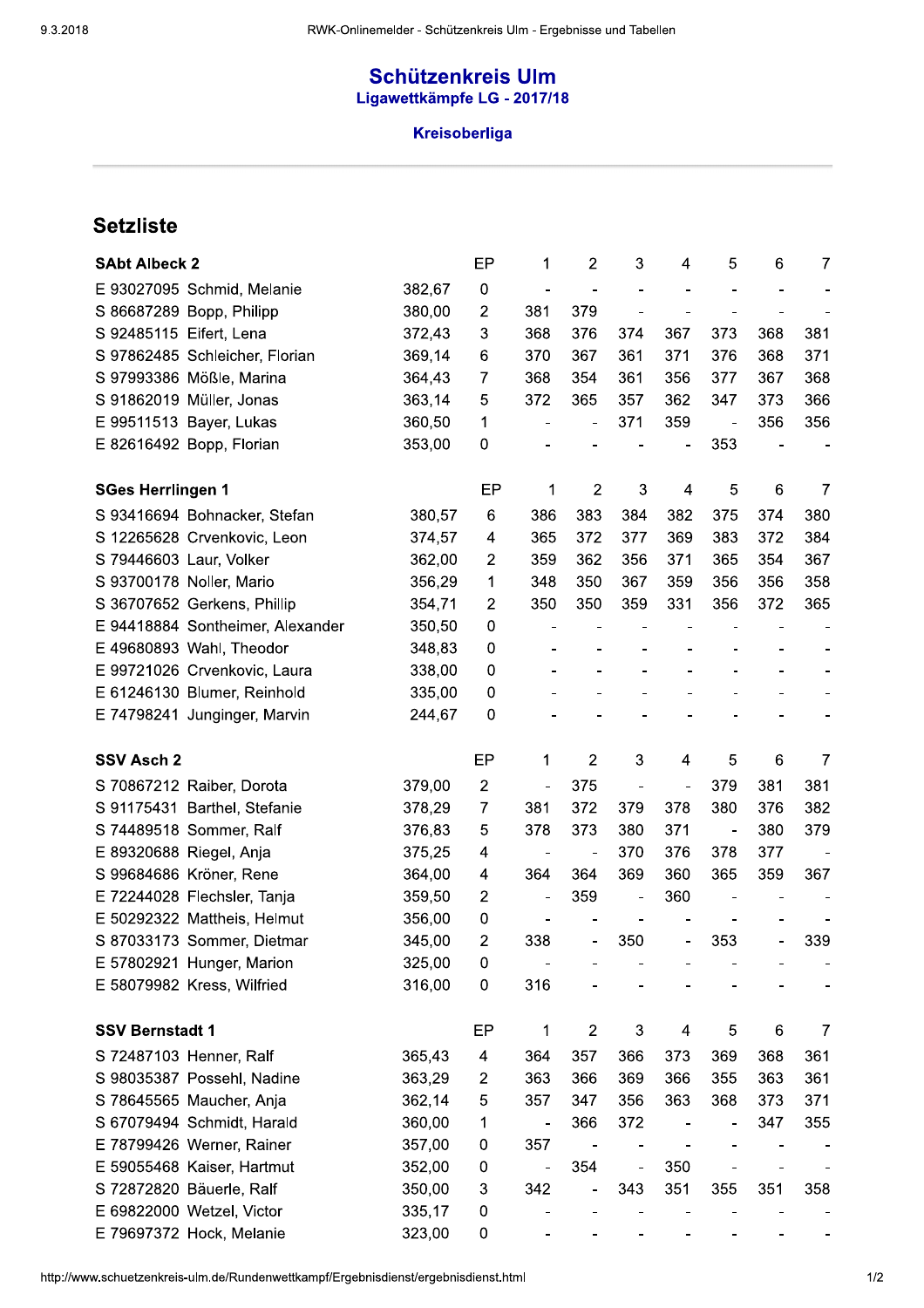RWK-Onlinemelder - Schützenkreis Ulm - Ergebnisse und Tabellen

| SV Altheim/Whg. 3                |        | EP             | 1                        | $\overline{2}$               | 3                        | 4                            | 5                            | 6                        | $\overline{7}$ |
|----------------------------------|--------|----------------|--------------------------|------------------------------|--------------------------|------------------------------|------------------------------|--------------------------|----------------|
| 88978573 Held, Alexander         | 381,00 | 1              |                          | 381                          |                          |                              |                              |                          |                |
| E 88286187 Edel, Roman           | 375,00 | 0              |                          |                              |                          |                              |                              |                          |                |
| 42538120 Kreis, Horst            | 371,00 | 1              | $\blacksquare$           | $\frac{1}{2}$                | 364                      | ä,                           | 378                          |                          |                |
| S 70385490 Ströbele, Sandra      | 368,75 | 1              | 363                      | 366                          | 376                      | ÷,                           | 370                          |                          |                |
| S 95056271 Wegerer, German       | 367,00 | 3              | ÷,                       | 361                          | $\overline{\phantom{a}}$ | 359                          | 366                          | 379                      | 370            |
| S 91050567 Scharpf, Manuel       | 364,83 | 1              | 358                      | $\qquad \qquad \blacksquare$ | 369                      | 367                          | 358                          | 364                      | 373            |
| E 52837117 Wieder, Werner        | 360,50 | 0              | $\blacksquare$           |                              | $\overline{\phantom{a}}$ | $\overline{a}$               |                              |                          |                |
| S 21519966 Desens, Philip        | 360,20 | 1              | 353                      | $\blacksquare$               | 361                      | 373                          | $\overline{\phantom{0}}$     | 361                      | 353            |
| E 62519801 Ott, Andreas          | 360,00 | 0              | $\overline{\phantom{a}}$ | 359                          | $\blacksquare$           | 361                          |                              | $\blacksquare$           |                |
| S 82870706 Pulter, Thomas        | 359,57 | 5              | 355                      | 355                          | 351                      | 368                          | 364                          | 360                      | 364            |
| E 58034285 Kircher, Walter       | 358,67 | $\overline{2}$ | 359                      |                              | $\blacksquare$           | $\qquad \qquad \blacksquare$ | $\qquad \qquad \blacksquare$ | 356                      | 361            |
| E 97893308 Fetzer, Niklas        | 356,00 | 0              |                          |                              |                          |                              |                              |                          |                |
| E 52193429 Nothelfer, Georg      | 352,00 | 0              |                          |                              |                          |                              |                              |                          |                |
| SV Berghülen 1                   |        | EP             | 1                        | $\overline{2}$               | 3                        | 4                            | 5                            | $6\phantom{1}6$          | $\overline{7}$ |
| S 62684571 Braun, Helmut         | 372,57 | $\overline{2}$ | 367                      | 375                          | 364                      | 373                          | 384                          | 370                      | 375            |
| S 95652191 Schmid, Elena         | 368,50 | 1              | $\blacksquare$           |                              | $\blacksquare$           | 370                          | 367                          |                          |                |
| S 68478630 Hinz, Dieter          | 366,71 | 1              | 361                      | 374                          | 361                      | 359                          | 374                          | 368                      | 370            |
| S 99199118 Mayer, Tim            | 362,40 | 2              | 369                      | 368                          | 364                      | 358                          |                              | $\overline{\phantom{0}}$ | 353            |
| E 94433915 Bopp, Tobias          | 342,33 | 1              | 340                      | 348                          | 347                      | $\blacksquare$               | 326                          | 341                      | 352            |
| S 81633068 Kast, Steffen         | 341,14 | 0              | 334                      | 356                          | 343                      | 354                          | 324                          | 344                      | 333            |
| E 74627578 Dick, Joachim         | 336,00 | 0              |                          |                              |                          |                              |                              | 336                      |                |
| <b>SV Ettlenschieß 1</b>         |        | EP             | 1                        | $\overline{2}$               | 3                        | 4                            | 5                            | $6\phantom{1}6$          | $\overline{7}$ |
| S 93478307 Uidl, Markus          | 373,00 | 5              | 370                      | 371                          | 376                      | 368                          | 373                          | 378                      | 375            |
| E 69808623 Fischer, Elmar        | 368,00 | 0              | $\blacksquare$           | $\blacksquare$               | $\blacksquare$           | 368                          | $\qquad \qquad \blacksquare$ |                          |                |
| S 97028073 Possath, Daniel       | 363,57 | 3              | 364                      | 359                          | 356                      | 360                          | 366                          | 365                      | 375            |
| S 12443704 Baier, Jonas          | 362,86 | $\overline{2}$ | 364                      | 369                          | 364                      | 369                          | 362                          | 364                      | 348            |
| S 84274730 Maier, Alexander      | 359,67 | 0              |                          |                              | 350                      |                              |                              | 371                      | 358            |
| S 10545118 Possath, Tim          | 355,50 | 3              | 359                      | 348                          | 349                      |                              | 365                          | 362                      | 350            |
| E 98435978 Schanz, Katharina     | 354,50 | 0              |                          | 358                          |                          |                              | 351                          |                          |                |
| E 70499410 Urban, Klaus          | 339,50 | 1              | 345                      |                              |                          | 334                          |                              |                          |                |
| SV Schnürpflingen 1              |        | EP             | 1                        | $\overline{c}$               | 3                        | $\overline{\mathcal{A}}$     | 5                            | 6                        | 7              |
| S 87406585 Schwender, Tobias     | 374,86 | 5              | 369                      | 375                          | 378                      | 383                          | 378                          | 373                      | 368            |
| S 80370071 Weidenlehner, Joachim | 369,17 | 3              | $\overline{\phantom{0}}$ | 371                          | 357                      | 382                          | 367                          | 367                      | 371            |
| S 86965085 Locher, Sonja         | 368,20 | 3              | 362                      | 370                          | 367                      | 372                          | 370                          |                          |                |
| S 86498302 Heim, Katrin          | 367,00 | 6              | 371                      | 370                          | 369                      | 368                          |                              | 370                      | 354            |
| E 72634786 Völk, Martin          | 360,20 | 4              | 360                      | 369                          |                          |                              | 367                          | 344                      | 361            |
| S 87078871 Schlipf, Thomas       | 349,67 | 3              | 360                      |                              | 332                      | 350                          | 361                          | 354                      | 341            |
| E 96029888 Nohr, Katharina       | 337,67 | 0              |                          |                              |                          |                              |                              |                          |                |
| E 75709177 Glanz, Markus         | 332,50 | 0              |                          |                              |                          |                              |                              |                          |                |

© RWK-Onlinemelder 2018

Datum: 09.03.2018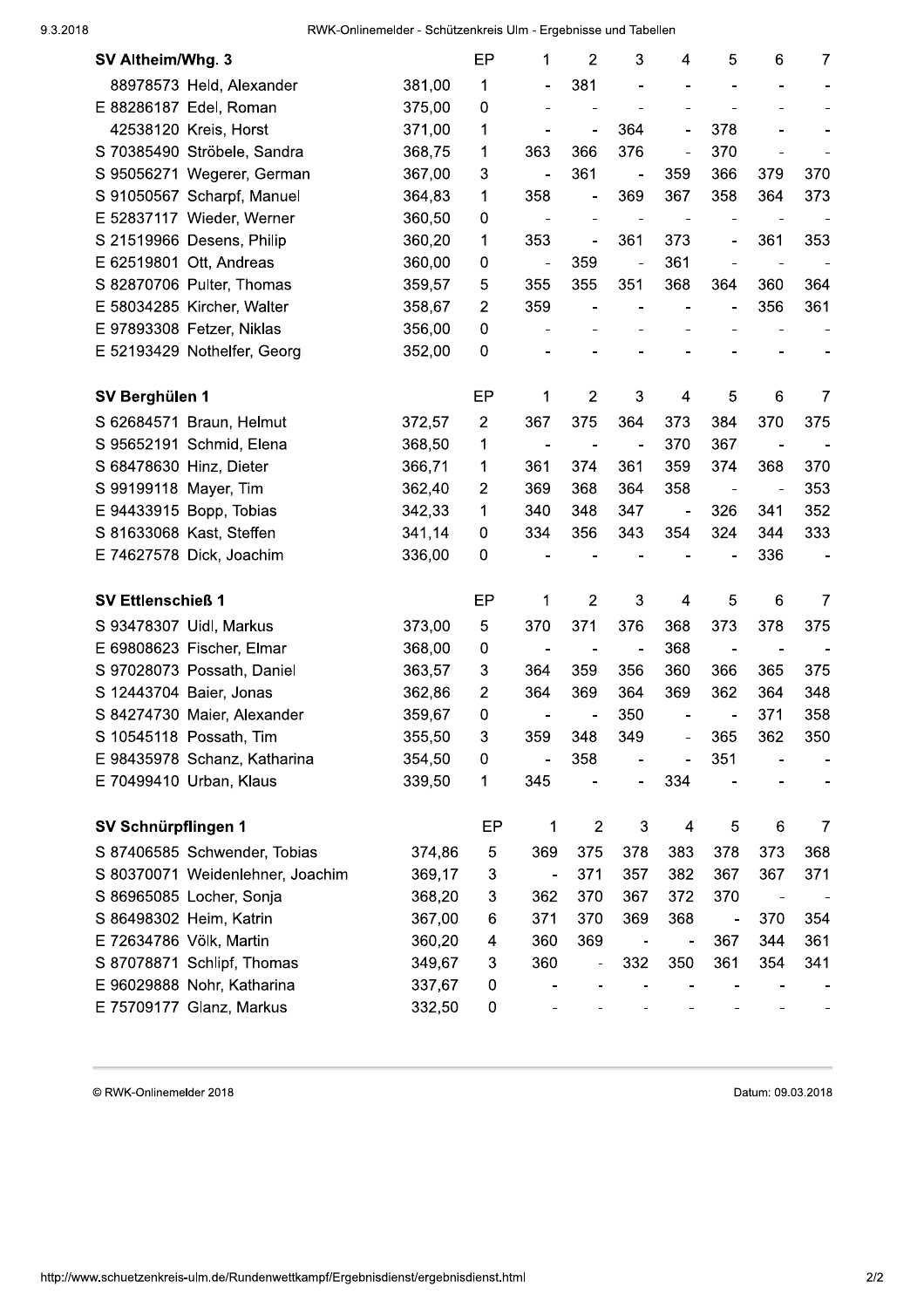## Schützenkreis Ulm Ligawettkämpfe LG - 2017/18

# Einzelwertung - Kreisoberliga

|     | Platz Name              | Verein                 | Ø-Ringe Gesamt |                      | 1              | $\overline{2}$           | 3                        | 4                        | 5                        | 6           | 7   |
|-----|-------------------------|------------------------|----------------|----------------------|----------------|--------------------------|--------------------------|--------------------------|--------------------------|-------------|-----|
| 1.  | Alexander Held          | SV Altheim/Whg. 3      | 381,00         | 381                  |                | $-381$                   |                          |                          |                          |             |     |
| 2.  | Stefan Bohnacker        | SGes Herrlingen 1      | 380,57         | 2664                 | 386            | 383                      | 384                      |                          | 382 375                  | 374         | 380 |
| 3.  | Philipp Bopp            | SAbt Albeck 2          | 380,00         | 760                  | 381            | 379                      |                          |                          |                          |             |     |
| 4.  | Dorota Raiber           | SSV Asch 2             | 379,00         | 1516                 | -              | 375                      |                          | -                        | 379                      | 381         | 381 |
| 5.  | <b>Stefanie Barthel</b> | SSV Asch 2             | 378,29         | 2648                 | 381            | 372                      | 379                      | 378                      | 380                      | 376         | 382 |
| 6.  | <b>Ralf Sommer</b>      | SSV Asch 2             | 376,83         | 2261                 |                | 378 373                  | 380                      | 371                      |                          | 380         | 379 |
| 7.  | Anja Riegel             | SSV Asch 2             | 375,25         | 1501                 |                |                          | $-370$                   | 376                      | 378                      | 377         |     |
| 8.  | <b>Tobias Schwender</b> | SV Schnürpflingen 1    | 374,86         | 2624                 | 369            | 375                      | 378                      | 383                      | 378                      | 373         | 368 |
| 9.  | Leon Crvenkovic         | SGes Herrlingen 1      | 374,57         | 2622                 | 365            | 372                      | 377                      | 369                      | 383                      | 372         | 384 |
| 10. | <b>Markus Uidl</b>      | SV Ettlenschieß 1      | 373,00         | 2611                 | 370            | 371                      | 376                      | 368                      | 373                      | 378         | 375 |
| 11. | <b>Helmut Braun</b>     | SV Berghülen 1         | 372,57         | 2608                 | 367            | 375                      | 364                      | 373                      | 384                      | 370         | 375 |
| 12. | Lena Eifert             | SAbt Albeck 2          | 372,43         | 2607                 |                | 368 376                  | 374                      | 367                      | 373                      | 368 381     |     |
| 13. | <b>Horst Kreis</b>      | SV Altheim/Whg. 3      | 371,00         | 742                  |                |                          | 364                      | $\overline{\phantom{0}}$ | 378                      |             |     |
| 14. | Joachim Weidenlehner    | SV Schnürpflingen 1    | 369,17         | 2215                 | $\blacksquare$ | 371                      | 357                      |                          | 382 367                  | 367 371     |     |
| 15. | Florian Schleicher      | <b>SAbt Albeck 2</b>   | 369,14         | 2584                 | 370            | 367                      | 361                      | 371                      | 376                      | 368 371     |     |
| 16. | Sandra Ströbele         | SV Altheim/Whg. 3      | 368,75         | 1475                 | 363            | 366 376                  |                          | $\blacksquare$           | 370                      |             |     |
| 17. | Elena Schmid            | SV Berghülen 1         | 368,50         | 737                  | $\overline{a}$ | $\blacksquare$           | $\blacksquare$           | 370                      | 367                      |             |     |
| 18. | Sonja Locher            | SV Schnürpflingen 1    | 368,20         | 1841                 |                | 362 370 367              |                          | 372 370                  |                          |             |     |
| 19. | <b>Elmar Fischer</b>    | SV Ettlenschieß 1      | 368,00         | 368                  |                |                          |                          | 368                      |                          |             |     |
| 20. | Katrin Heim             | SV Schnürpflingen 1    | 367,00         | 2202                 | 371            | 370                      | 369                      | 368                      | $\overline{\phantom{0}}$ | 370         | 354 |
|     | German Wegerer          | SV Altheim/Whg. 3      | 367,00         | 1835                 |                | 361                      |                          | 359                      | 366                      | 379         | 370 |
| 21. | Dieter Hinz             | SV Berghülen 1         | 366,71         | 2567                 | 361            | 374                      | 361                      | 359                      | 374                      | 368         | 370 |
| 22. | <b>Ralf Henner</b>      | <b>SSV Bernstadt 1</b> | 365,43         | 2558                 | 364            | 357                      | 366                      | 373                      | 369                      | 368         | 361 |
| 23. | Manuel Scharpf          | SV Altheim/Whg. 3      | 364,83         | 2189                 | 358            | $\overline{\phantom{0}}$ | 369                      | 367                      | 358                      | 364         | 373 |
| 24. | Marina Mößle            | SAbt Albeck 2          | 364,43         | 2551                 | 368            | 354                      | 361                      | 356                      | 377                      | 367         | 368 |
| 25. | Rene Kröner             | SSV Asch 2             | 364,00         | 2548                 | 364            | 364                      | 369                      | 360                      | 365                      | 359         | 367 |
| 26. | Daniel Possath          | SV Ettlenschieß 1      | 363,57         | 2545                 |                |                          | 364 359 356              | 360                      |                          | 366 365 375 |     |
| 27. | Nadine Possehl          | <b>SSV Bernstadt 1</b> | 363,29         | 2543 363 366 369     |                |                          |                          |                          | 366 355                  | 363 361     |     |
| 28. | Jonas Müller            | SAbt Albeck 2          | 363,14         | 2542 372             |                |                          | 365 357                  |                          | 362 347                  | 373         | 366 |
| 29. | Jonas Baier             | SV Ettlenschieß 1      | 362,86         | 2540 364             |                |                          | 369 364                  | 369                      |                          | 362 364 348 |     |
| 30. | Tim Mayer               | SV Berghülen 1         | 362,40         | 1812 369 368 364     |                |                          |                          | 358                      |                          | -           | 353 |
| 31. | Anja Maucher            | SSV Bernstadt 1        | 362,14         | 2535 357             |                |                          | 347 356                  | 363                      | 368                      | 373         | 371 |
| 32. | <b>Volker Laur</b>      | SGes Herrlingen 1      | 362,00         | 2534                 | 359            |                          | 362 356 371              |                          |                          | 365 354 367 |     |
| 33. | Lukas Bayer             | SAbt Albeck 2          | 360,50         | 1442                 | $\blacksquare$ |                          | $-371$                   | 359                      |                          | - 356       | 356 |
| 34. | <b>Philip Desens</b>    | SV Altheim/Whg. 3      | 360,20         | 1801                 | 353            |                          | $-361$                   | 373                      | $\overline{\phantom{0}}$ | 361         | 353 |
|     | Martin Völk             | SV Schnürpflingen 1    | 360,20         | 1801                 | 360 369        |                          |                          | $\blacksquare$           | 367                      | 344 361     |     |
| 35. | Andreas Ott             | SV Altheim/Whg. 3      | 360,00         | 720                  | $\blacksquare$ | 359                      |                          | $-361$                   |                          |             |     |
| 36. | Alexander Maier         | SV Ettlenschieß 1      | 359,67         | 1079                 |                | $\overline{\phantom{0}}$ | 350                      | $\overline{\phantom{0}}$ |                          | $-371$ 358  |     |
| 37. | <b>Thomas Pulter</b>    | SV Altheim/Whg. 3      | 359,57         | 2517                 | 355            | 355                      | 351                      |                          | 368 364                  | 360 364     |     |
| 38. | Tanja Flechsler         | SSV Asch 2             | 359,50         | 719                  | $\blacksquare$ | 359                      | $\overline{\phantom{0}}$ | 360                      |                          |             |     |
| 39. | <b>Walter Kircher</b>   | SV Altheim/Whg. 3      | 358,67         | 1076                 | 359            |                          |                          |                          | $\overline{\phantom{0}}$ | 356 361     |     |
| 40. | Rainer Werner           | <b>SSV Bernstadt 1</b> | 357,00         | 357                  | 357            |                          |                          |                          |                          |             |     |
| 41. | Mario Noller            | SGes Herrlingen 1      | 356,29         | 2494 348             |                | 350                      | 367                      | 359                      | 356                      | 356 358     |     |
| 42. | <b>Tim Possath</b>      | SV Ettlenschieß 1      | 355,50         | 2133 359 348 349     |                |                          |                          | $\overline{\phantom{a}}$ | 365                      | 362 350     |     |
| 43. | <b>Phillip Gerkens</b>  | SGes Herrlingen 1      | 354,71         | 2483 350 350 359 331 |                |                          |                          |                          |                          | 356 372 365 |     |